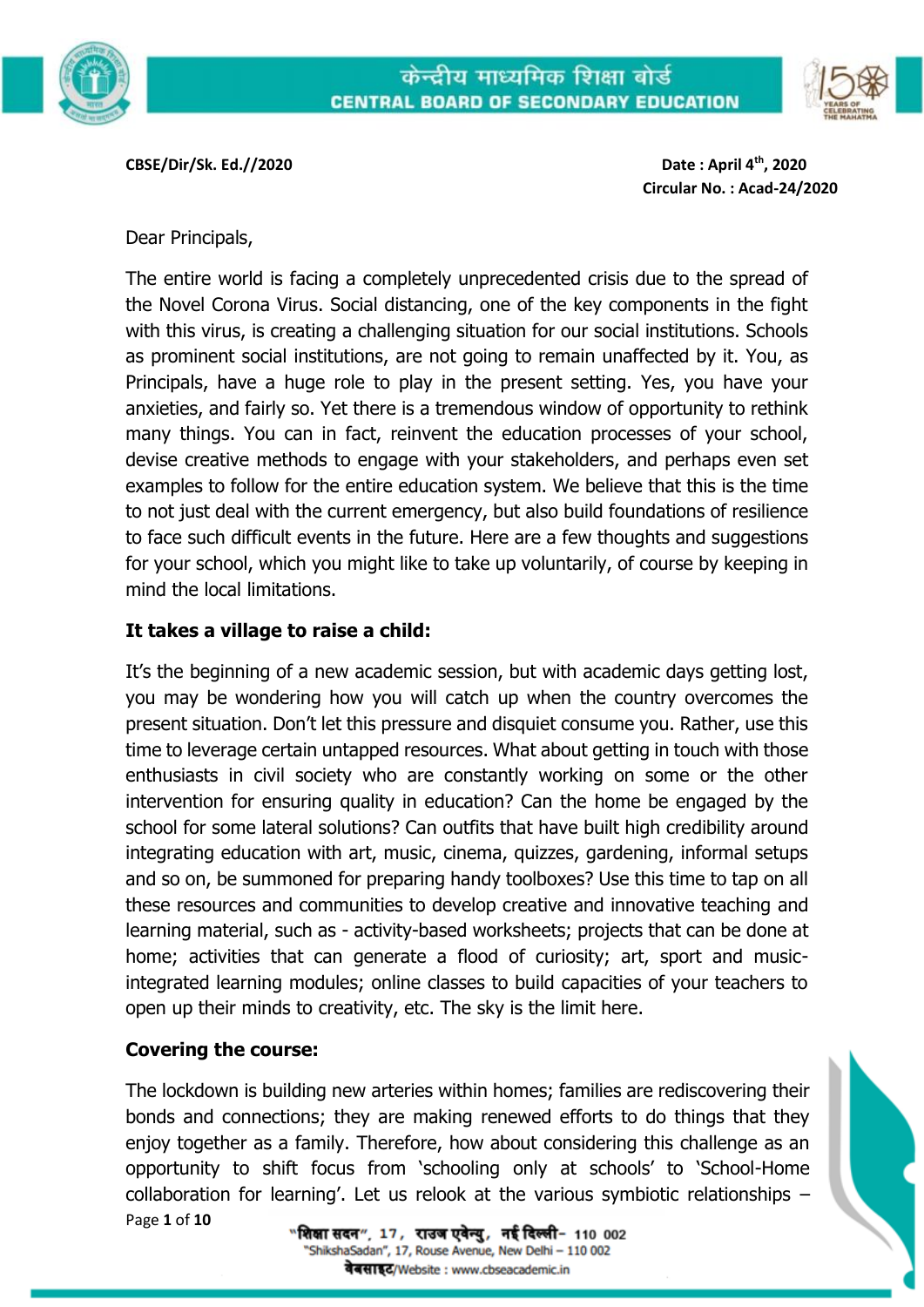





human to human, human to nature and nature to nature  $-$  that can add value to the joy of educating a child. There can be no better time than this to move beyond the customary parent‐teacher meetings and invite parents to a much deeper and long‐term relationship in their child's progress on the learning curve. This is the time to build a synergy between the home environment and school environment. This is the time when the school must engage with the parents, so that both stakeholders understand the unique attributes of each child, the temperament, interests, habits, mindset and inclinations. The role of parents might be one of the most vital ingredients for building a learning community. Schools can take up the preparation of questionnaires for parents of students in every grade, which gently nudge the parent to better understand their child's unique abilities and interests, by simply filling it up. Teachers can do virtual visits to the homes of their students, to better understand the child's background, culture and context. Teachers can explain to the parents about all the Outcomes of Learning that the child is expected to achieve at the end of the year. School Counsellors can engage with parents online, and answer their queries and give them tips for parenting. Parents can guide students do projects on human-human, human-nature and nature-nature interface by simple observations from daily lives. This deep connection between schools and homes can help children understand societal involvement in the light of redefined social roles. And even more importantly, it will bring back the focus on learning becoming a habit, a lifestyle, that is integrated into every aspect of our daily lives, and not just something that you do at school. Once again, there is no end to the possibilities here.

#### **Hand-Heart-Head:**

Head centric rote learning must be converted into experiential learning. Now is the time to reintroduce 'learning by doing', to tilt the balance away from head heavy theoretical education. Activate the triad of children, parents and teachers to work on problems that they see in their community, environment and geography. Textbooks cannot be the only source of knowledge but should support children to construct knowledge through all sources around them, such as people, their vocation, nature and environment, technology, tools and equipment, cultures, languages, value systems, and so on. For example, guide parents to hold discussions with their children on diverse kinds of people from amongst friends and relatives, and their vocations; this will allow children to deeply appreciate and respect the different occupations. Parents and children can jointly observe the recent changes in the surrounding nature, how sounds of birds chirping are heard more often, how the sky is bluer than before, and children can write a researched paper on the what, why, when and how of these changes, to inculcate a sensitivity towards the environment. In this manner, young people's ability to respond to the needs of their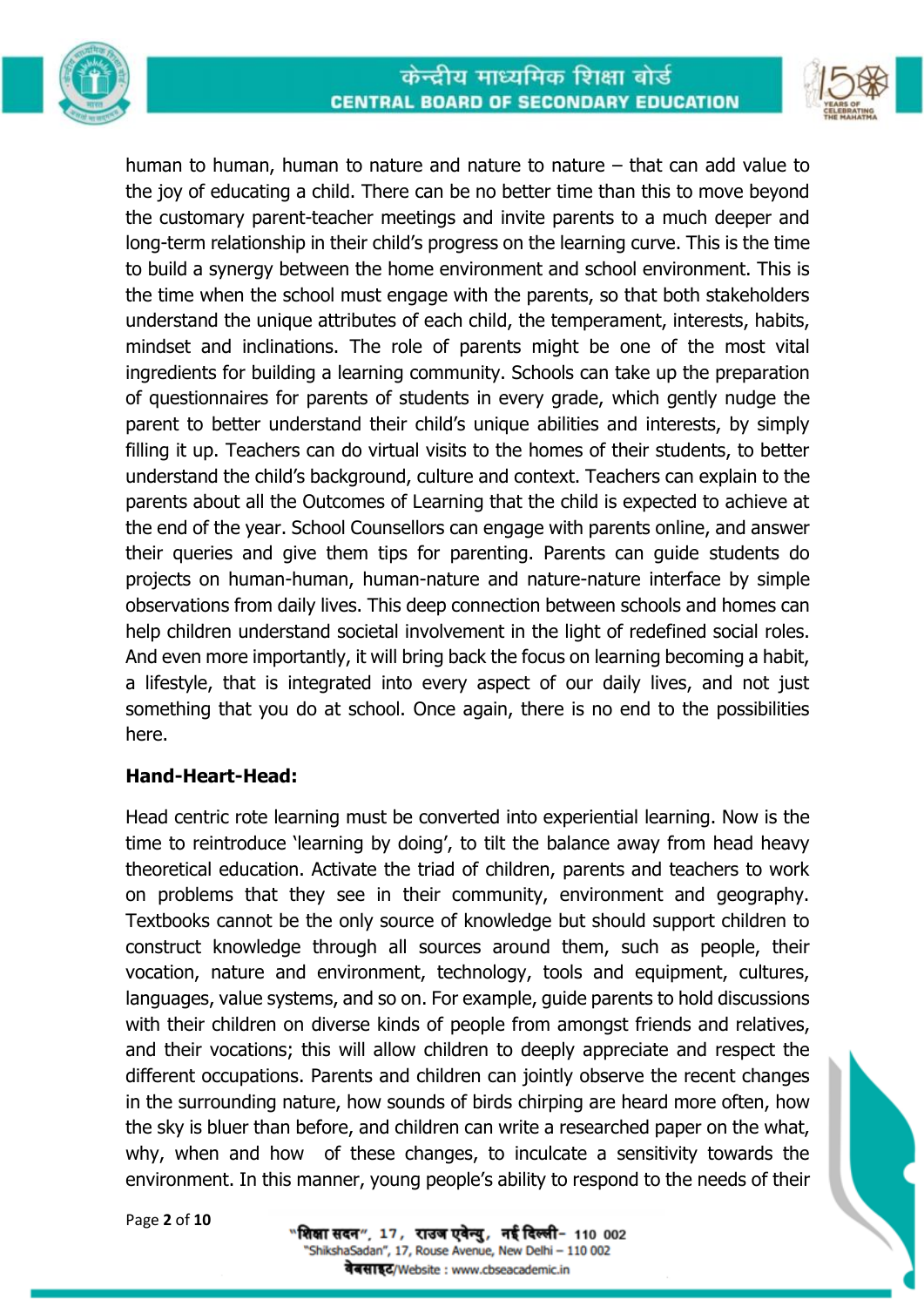



societies with an attitude of reconciliation, respect for diversity and learning to live together can be nurtured. Parents can also spend time with their children to understand the technology behind household items, such as pressure cooker, hair dryer, stapler, soap dispenser, clothes iron, lock and key, wall clocks, light bulbs, weighing machines, TV remote, reading glasses, microwave oven, toilet flush, etc. Or they could together understand how the design and structure that they call their home is built with brick and mortar, reinforced cement, foundation, etc. In fact, these can be turned into science and maths projects with increasing level of complexity for every grade, on which children can work as a part of their school work. Needless to mention, the only limit here is your imagination.

## **The running of a kitchen is an immense learning resource:**

Our homes run like clockwork and the homemaker's ability to multitask are phenomenal, yet it tends to go unnoticed. Various happening places in our homes, especially the kitchens, remain the most underrated and underused place for a child's cognitive, affective and psychomotor development. Kitchen is perhaps the best lab one has at home. So much of experiments go on there and that too, with real tools. Children must take part in the kitchen work and there can be no better time than this to get started. Tell the parents of your school to include their children in kitchen work. Not only will they learn one of the most important survival skills, that is, cooking, they can learn STEM through classification, organization, quantities, proportions, thermal conductivity, chemical reactions, audits, optimization, hygiene, timing, nutrition, and many more. They will also learn about interdependence, collaboration and joy in community work.

#### **Upkeep is a course in itself:**

Upkeep of our spaces was perhaps done by helpers till now. It is now time to take this task on as a lesson in space management, time management and selfmanagement. Advise children to participate in the upkeep of their homes. This shall inspire them to take responsibility to manage their classrooms, labs & libraries and also help them to manage their environment better in future. They will appreciate the effort it takes to keep spaces hygienic thereby generating respect for service providers. Already there are instances of schools providing space and time for gardening. It is also important to know how we can easily make cleaning agents like bio enzymes and soaps! How drinking water is tested for potability! Why toilet hygiene is important! How we can grow herbs that heal! The world needs a paradigm shift in the way we think and do things, and you can facilitate this if you choose.



"शिक्षा सदन", 17, राउज एवेन्यु, नई दिल्ली- 110 002 'ShikshaSadan", 17, Rouse Avenue, New Delhi - 110 002 वेबसाइट/Website : www.cbseacademic.in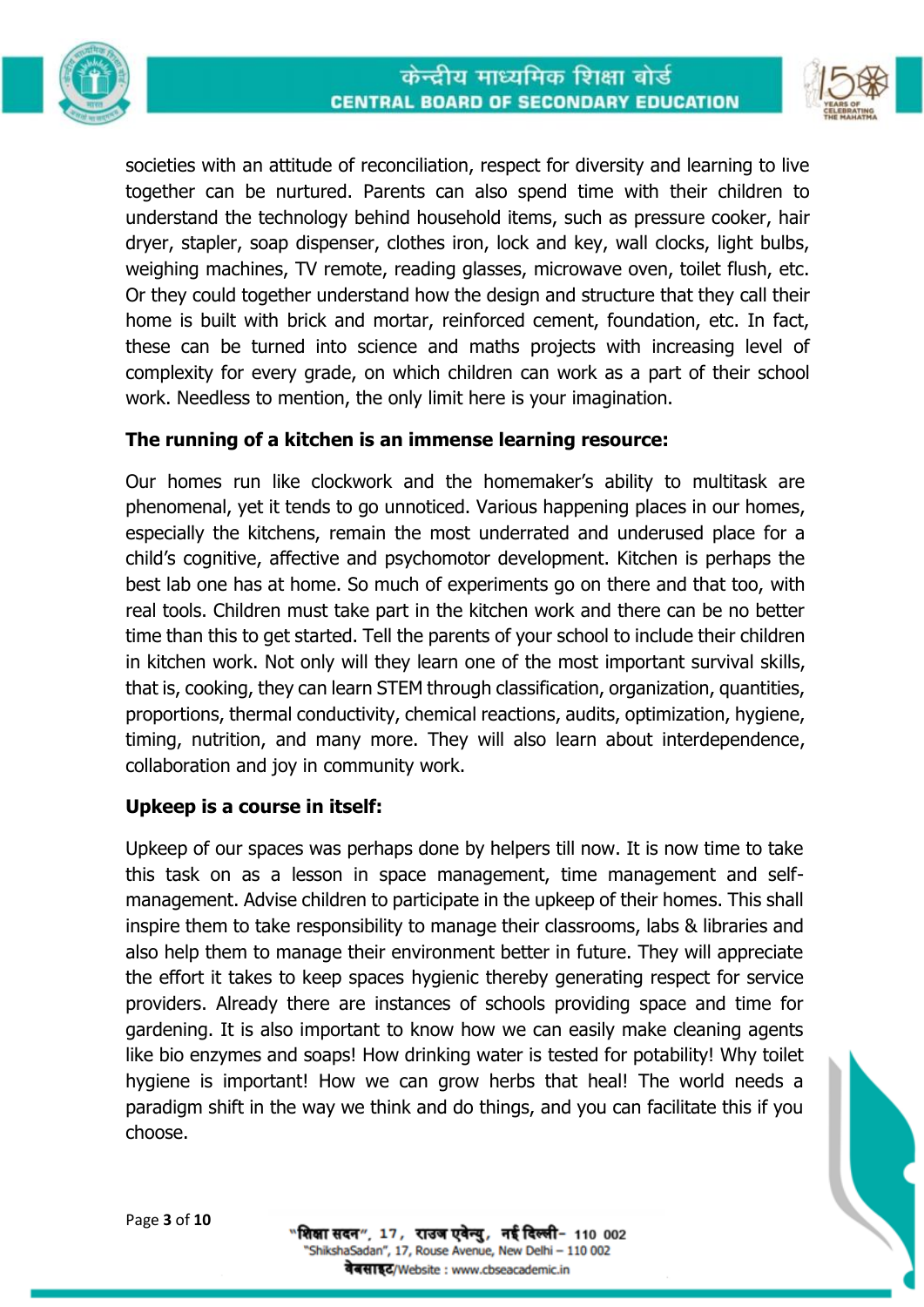



### **Our culture, our language:**

It is very important for our children to imbibe our cultural ethos and home language. In the wake of the corona pandemic, there is a renewed global interest in the Indian culture and value systems. The importance of greeting with folded hands or Namaste, our food habits and the Ayurveda system, Yoga and Pranayam, etc. are being appreciated the world over. The importance of these aspects for imbibing as a lifestyle for good health and immunity is not lost on most Indians. A child learns various socio-cultural aspects best at home. Cultural markers that give our society a distinctive flavour like art, music, food habits, mother and grandmother tongue, indigenous knowledge systems, nationality, have huge impacts on a child's cognitive and affective domains. Encourage the students to do projects on Indian art, language and culture as a part of sharpening their understanding on the sustainable aspects of our culture. Teach them the value of Yoga/Pranayam and meditation in reducing cortisol levels in the body and raising immunity. Help them do research on interesting Ayurvedic practises such as oil pull, use of spices such as turmeric for anti-bacterial purposes, etc. Parents will be able to guide their children along with you on this.

## **Build resilience for climate change:**

For years, we have heard about climate change. Perhaps nothing affects our wellbeing more directly than climate. It is only a matter of time that 'climate change' will find its coveted place in each of the decisions we make about how to lead our lives. While that happens, prepare yourself, your teachers, your students and school to celebrate 'contribution' more than 'consumerism'. Now, because of Covid‐19, we are forced to minimize unnecessary consumption. Imagine if this becomes the new normal. We will have a much better planet for ourselves. Advise your students to utilize this time to declutter and to learn the advantages of minimalism. As Brian Gardner says – "Minimalism is not about what you own, it's about why you own it." Minimalism is about adding value to your life with things, people, thoughts, knowledge, etc. that are valuable to you. It is about sharing and caring too.

#### **Technology in our lives and the NCERT calendar of activities:**

It's also the time to embrace technology – whether it is Internet based or not. Group video calls, conference calls, simple voice calls can help in effectively communicating with each other. Make judicious use of it to work with the students and parents. Online classes synced with the normal/routine timetable that you followed while in school, without adequate planning and preparation from teachers, parents and students, may give more stress without any positive outcomes. They may also lead to the same rote-learning based education that is a one-way street,

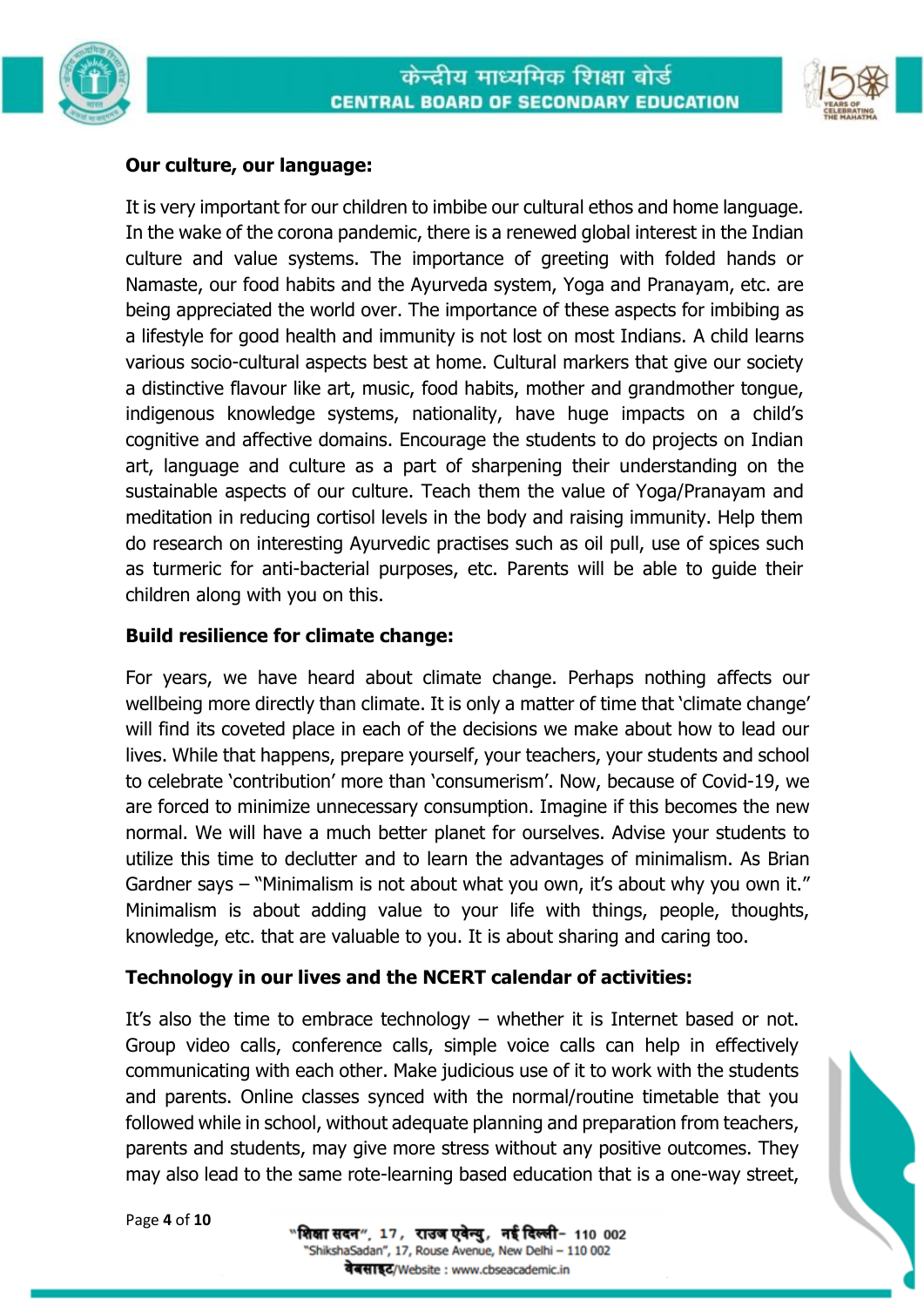



where the child listens and the teacher speaks. Therefore, schools are advised to be mindful of physical and emotional needs of students while introducing online classes. This is an opportunity to inculcate self-learning and researching habits amongst children, particularly those studying in classes 5 to 12. Instead of focusing only on one-way communication, utilize your online time with them to facilitate children to reflect and make presentations on studies/activities completed on their own. Students may be asked to make their presentations in the form of films shot by them on their mobiles and curated to meet the requirements of the assignments. Schools must also consider using Internet and social media platforms, such as WhatsApp, Facebook groups, emails, etc. for sending daily guidance or even assignments. Schools can encourage peer learning through formation of WhatsApp groups of similarly inclined students. All this will also lead to imbibing of digital skills, one of the most important Literacy skills of the  $21<sup>st</sup>$  century.

In this context, it is strongly advised to follow the alternative academic calendar for students of classes 1 to 12 which is being developed by NCERT. We will be sharing this with you shortly. This calendar is specially developed around activities that will help attain Learning Outcomes in a joyful manner. This calendar also suggests ways and means to use technology to aid and facilitate this process of learning.

# **Digital/e-Learning Platforms provided by MHRD:**

Aside from the NCERT calendar, during these difficult times, teaching and learning can also continue with the help of comprehensive digital learning platforms focused on providing curriculum linked and curated content. This will also help in minimizing the impact of the present situation on the learning and development of our students and ensure easy access of contextualized e-resources. We would like to caution at this stage that while technology will be required to be used by the child for learning, at the same time, sensitize parents about the misuse/misinterpretation of information in certain sites that can induce possible distress in children because of exposure to age inappropriate content. Similarly, take measures to ensure the privacy of your students and protecting their data before giving any suggestions for browsing.

We are aware of your constant search for reliable e-content for your students. That is why we have collated the following for you:

a) **Digital Infrastructure for Knowledge Sharing (DIKSHA):** DIKSHA, an MHRD initiative has been adopted widely by 35 States/UTs and CBSE for enriched teaching and learning experiences. DIKSHA's free mobile application can be downloaded on Google Play Store (Android Phones) or

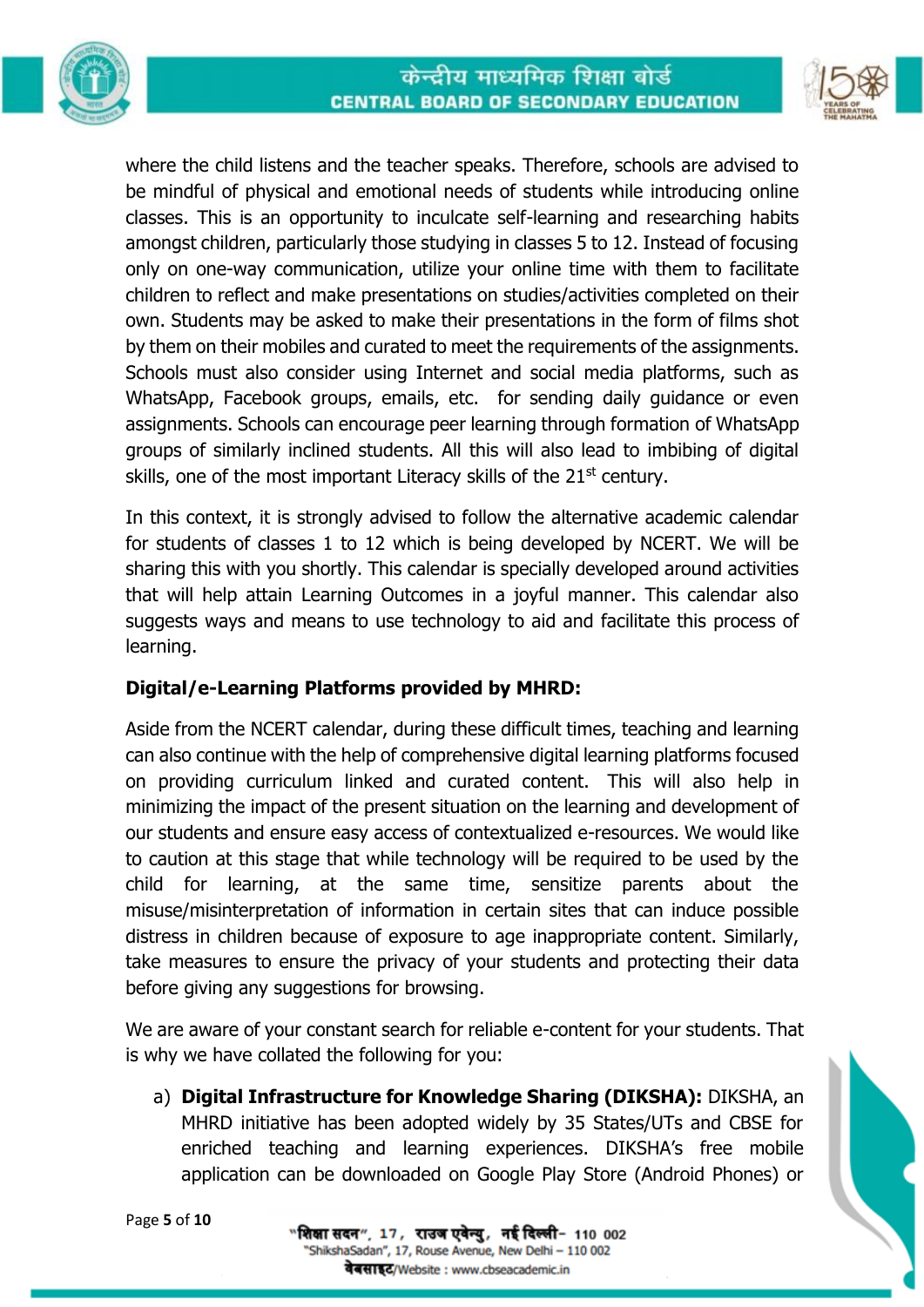



DIKSHA website can be accessed through the following URL: https://diksha.gov.in.

DIKSHA hosts more than 80,000 curriculum-linked and curated content pieces in 15 languages (mediums of instruction). The wide range of educational material includes explanation videos, experiential content, activities, quizzes, interactive games, lesson plans and worksheets all of which creates an engaging learning experience. Following content on DIKSHA will be useful for students/teachers of CBSE affiliated schools:

- **Content for grades 6 to 10:** DIKSHA has content for Grades 6 to 10 across subjects aligned to NCERT and CBSE, and more content is being uploaded across all grades & subjects within the coming few weeks. Content aligned to CBSE board can be accessed through the following URL: https://diksha.gov.in/cbse/. The CBSE board aligned content has been systematically organized as per the NCERT textbooks table of contents.
- **Creative and Critical Thinking (CCT) questions**: CCT items on Reading, Mathematics and Science Literacy are uploaded on a weekly basis on DIKSHA for students of classes VII-X. New questions for CCT practice are uploaded every Monday and answers are shared by Thursday, hence it provides a good opportunity to build critical thinking skills amongst students. The CCT questions and solutions can be accessed through the following URL: https://diksha.gov.in/resources/play/collection/do\_312906088505204 73612338?contentType=TextBook. Given the success of this program, it will soon be extended to other grades.
- **Question Bank:** For practice by students of class X, this bank is also available and can be accessed using the following URL: http://cbseacademic.nic.in/revision10.html
- e-Pathshala and NROER content is now also available on DIKSHA.
- b) **E-Pathshala:** NCERT has uploaded 1886 audio files, 2000 videos, 696 e-Books (ePUB format) and 504 flip books for classes I to XII in different languages on e-Pathshala. E-Pathshala can be accessed through the following website URL: http://epathshala.nic.in or http://epathshala.gov.in.
- c) **National Repository of Open Educational Resources (NROER):**  NROER has a total of 14527 files including 401 collections, 2779 documents, 1345 interactive content pieces, 1664 audio files, 2586 images and 6153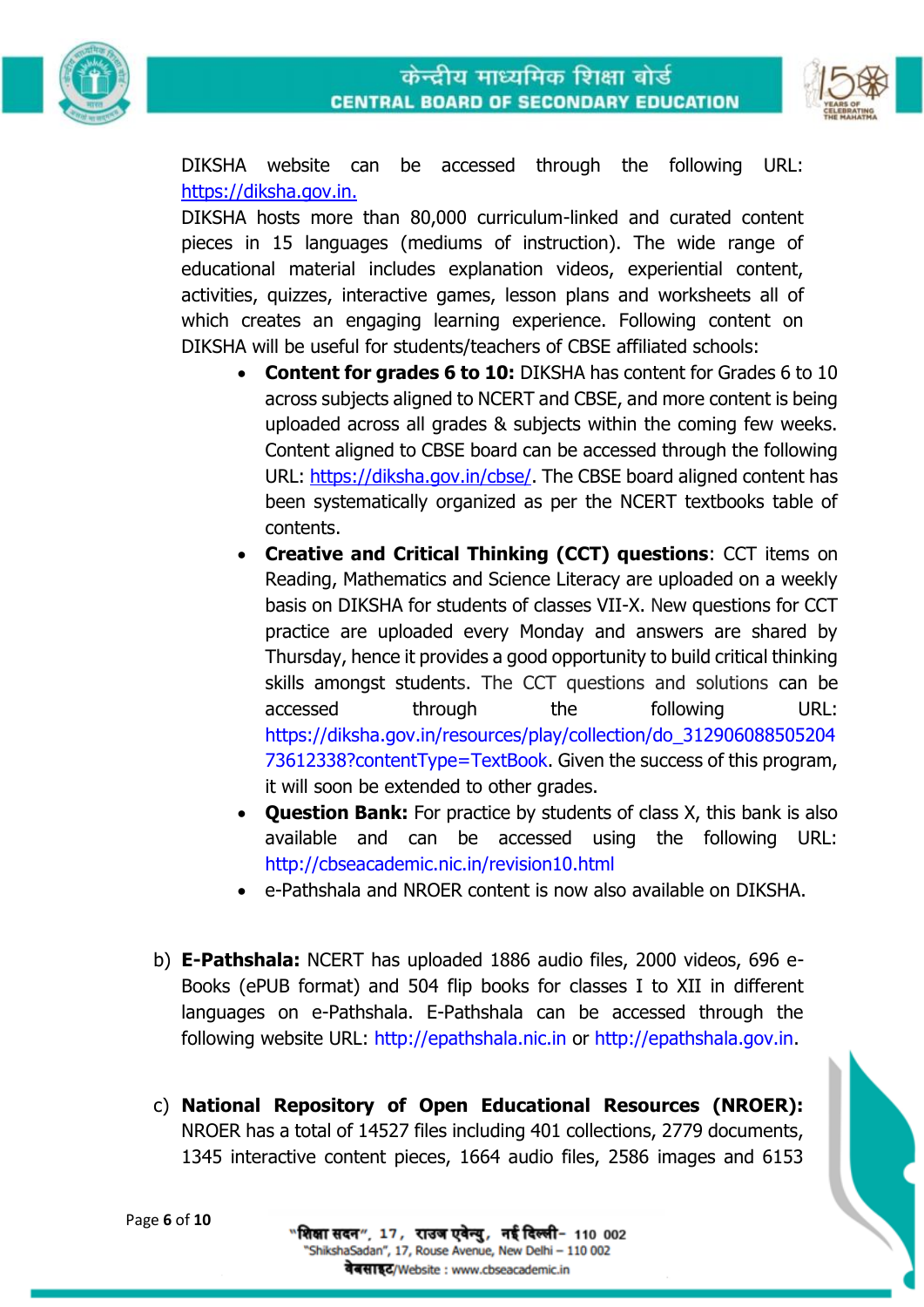



videos in different languages. NROER content can be accessed through the following website URL: http://nroer.gov.in/welcome.

- d) **SWAYAM:** SWAYAM is a national online education platform that hosts 1900 courses covering school education (grades IX-XII) and higher education (under graduate and post graduate programs). SWAYAM content can be accessed through the following website URL: https://swayam.gov.in. Major subjects of Secondary and Senior Secondary level developed by NIOS are also available on URL: https://swayam.gov.in/nc\_details/NIOS
- e) **SWAYAM PRABHA:** SWAYAM Prabha has 32 DTH TV channels transmitting educational content 24/7. These channels are available for viewing all across the country using DD, Free Dish Set Top Box and Antenna. The channel schedule and other details are available on the portal. These channels cover both school education (grades IX-XII) and higher education (under graduate and post graduate programs).
	- SWAYAM Prabha content can be accessed through the following website URL: https://swayamprabha.gov.in.
	- DTH Channel no 27 (Panini) https://www.swayamprabha.gov.in/index.php/program/current/27 (Secondary) and channel no 28 (Sharda) https://www.swayamprabha.gov.in/index.php/channel\_profile/profil e/28 (Sr. Secondary) have very useful content prepared by NIOS.
	- Kishore Manch 24x7 TV channel of NCERT under Swayamprabha can be visited on Channel #31

# f) **YOUTUBE CHANNELS**:

NIOS and CBSE also run YouTube channels for secondary and senior secondary level subjects:

- For classes 9 and 10 NIOS content can be viewed on: https://www.youtube.com/channel/UC1we0IrHSKyC7f30wE50\_hQ/vi deos
- For classes 11 and 12 NIOS content can be viewed on: https://www.youtube.com/channel/UC6R9rI-1iEsPCPmvzlunKDg/videos

"शिक्षा सदन", 17, राउज एवेन्यु, नई दिल्ली- 110 002 'ShikshaSadan", 17, Rouse Avenue, New Delhi - 110 002 वेबसाइट/Website : www.cbseacademic.in

• For class 12 Physics, Chemistry and Mathematics, CBSE content can be viewed on: https://www.youtube.com/channel/UCG7qv69PhtZlwDzB2vTWzKQ/v ideos

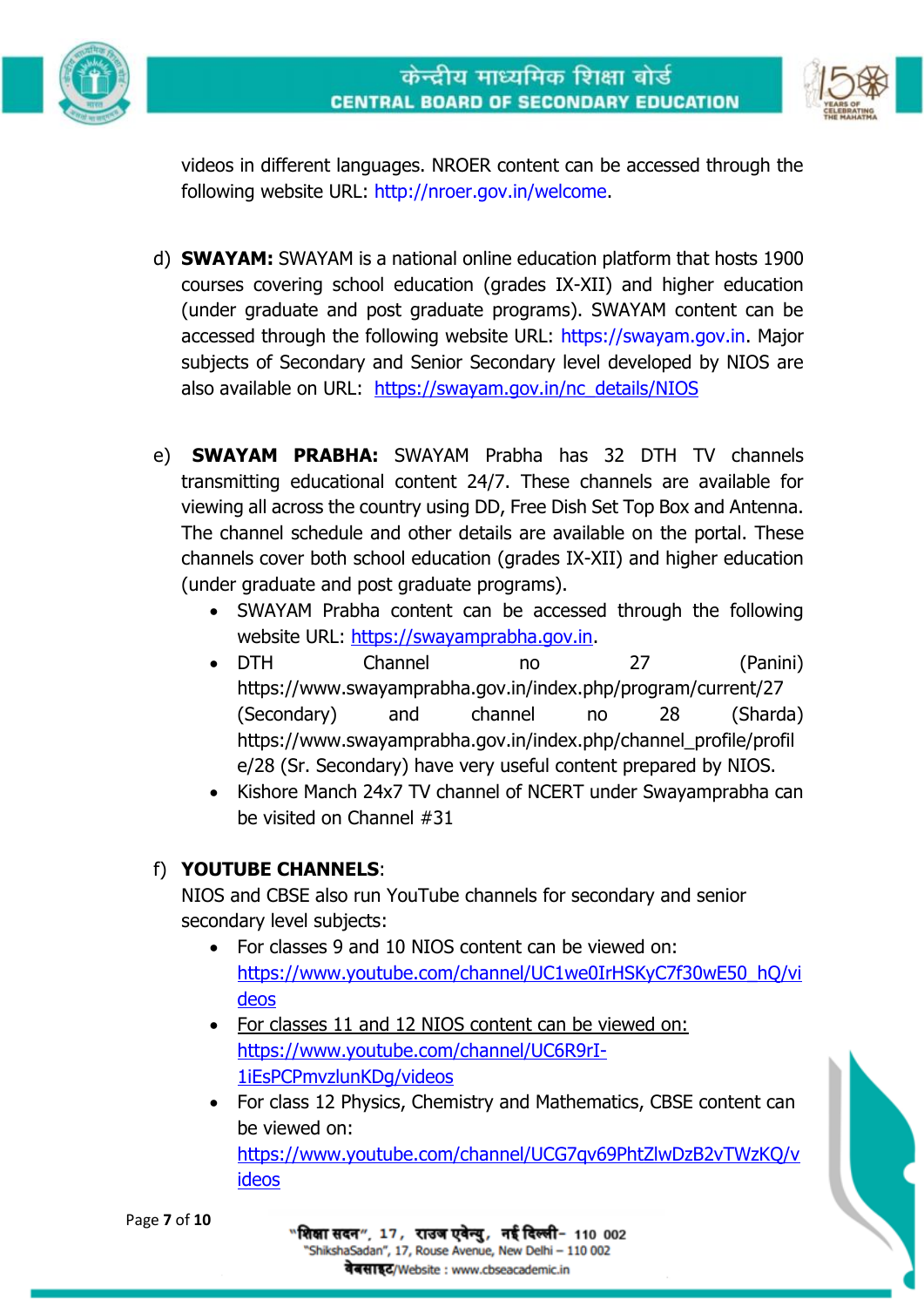



# g) **PODCAST**:

CBSE launched a Podcast app **'CBSE-Shiksha Vani'**, which is available on Play Store for Android phone users. The Board uses this platform to disseminate crucial information to students, parents, teachers and principals through podcast, besides providing audio files on diversified topics ranging from Storytelling to various academic and skill subjects by experts.

- h) **NATIONAL DIGITAL LIBRARY OF INDIA**: The National Digital Library of India is an integration platform for schools, colleges, universities, teachers, students, lecturers, differently-abled pupils, and anybody who has a willingness to learn. NDLI content can be accessed through the following Website URL: https://ndl.iitkgp.ac.in/
- i) **IIT Pal:** Students who are interested in getting online coaching for IIT entrance exams can access lectures on Physics, Chemistry, Mathematica and Biology on the official website of National Testing Agency at the link: https://nta.ac.in/LecturesContent

Covid-19 is showing us that when humanity is united in a common cause, rapid changes, rather phenomenal changes for the better, are possible. This time that we have suddenly on our hands, calls upon each one of us to delve inside, reflect and metamorphose into beings who are at synergy with all of nature, all of environment, and all of humanity, while focusing our energies on our mission to make every child "learn to learn". Spread love and lead by example, as you always have.

We sincerely hope that you will not only take up these activities to widen the scope and enhance the learning opportunities for your students, but will also let us know of the innovative work you are doing at dirtraining.cbse@gmail.com and on ASAR App of CBSE. Share your innovative timetables, content, assignments, question banks, etc. with us, so that your efforts do not remain limited to your school. Let us jointly create a world of joyful learning for the young citizens of this glorious nation.

All the best!

ANITA KARWAL

Chairperson, CBSE

Page **8** of **10**

"शिक्षा सदन", 17, राउज एवेन्यु, नई दिल्ली- 110 002 'ShikshaSadan", 17, Rouse Avenue, New Delhi - 110 002 वेबसाइट/Website : www.cbseacademic.in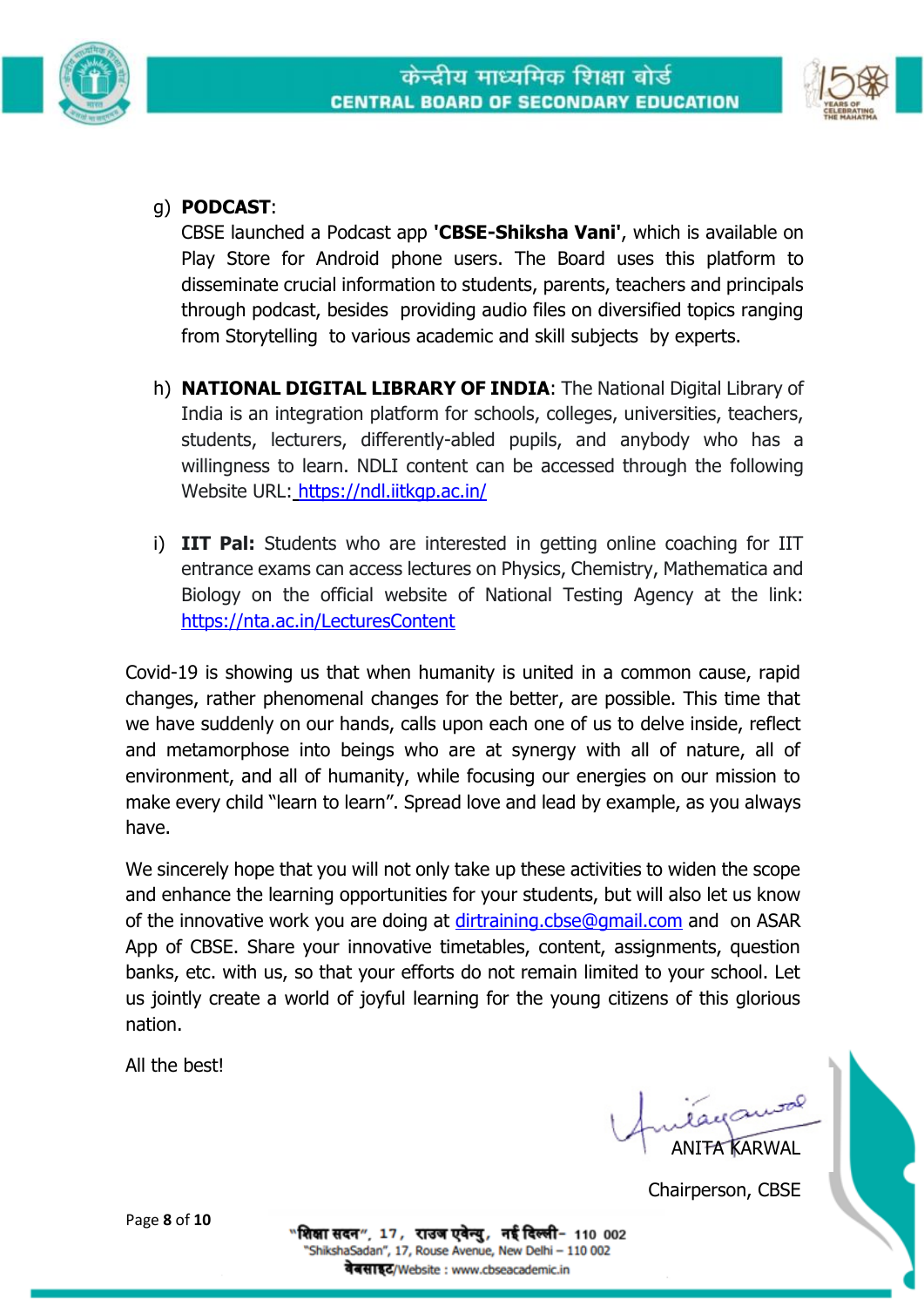





### To,

Principals of all schools affiliated to CBSE

**Copy for information to the respective Heads of Organizations / Institutions as indicated below with a request to disseminate the information to all the schools under their jurisdiction:**

- **1.** The Commissioner, Kendriya Vidyalaya Sangathan, 18-Institutional Area, Shaheed Jeet Singh Marg, New Delhi-110016.
- **2.** The Commissioner, Navodaya Vidyalaya Samiti, B-15, Sector-62, Institutional Area, Noida-201309
- **3.** The Additional Chief Secretary/Principal Secretary/Secretary (School Education), Government of Arunachal Pradesh, Itanagar – 791111
- **4.** The Additional Chief Secretary/ Principal Secretary (School Education), Government of Sikkim, Gangtok, Sikkim –737101
- **5.** The Principal Secretary/Secretary (School Education), Government of NCT of Delhi, Old Secretariat, Delhi - 54.
- **6.** The Principal Secretary(School Education), Union Territory Secretariat, Sec- 9, Chandigarh
- **7.** The Principal Secretary/Secretary (School Education), Govt. of A&N Islands, Port Blair
- **8.** The Principal Secretary/Secretary (School Education), Govt. of Odisha
- **9.** The Principal Secretary/Secretary (School Education), Govt. of Chhattisgarh
- **10.** The Principal Secretary/Secretary (School Education), Govt. of Tripura
- **11.** The Principal Secretary/Secretary (School Education), Govt. of Haryana
- **12.** The Director of Education, Directorate of Education, Govt. of NCT of Delhi, Old Secretariat, Delhi - 54
- **13.** The Director of Public Instructions (Schools), Union Territory Secretariat, Sec- 9, Chandigarh-160 017
- **14.** The Director of Education, Govt. of Sikkim, Gangtok, Sikkim –737101
- **15.** The Director of School Education, Govt. of Arunachal Pradesh, Itanagar –791 111
- **16.** The Director of Education, Govt. of A&N Islands, Port Blair 744101
- **17.** The Director, Central Tibetan School Administration, ESSESS Plaza, Community Centre, Sec-3, Rohini
- **18.** The Under Secretary (EE-I), MHRD, Govt. of India, Department of SE&L, Shastri Bhawan, New Delhi-01
- **19.** The Additional Director General of Army Education, A Wing, Sena Bhawan, DHQ, PO, New Delhi-01
- **20.** The Secretary AWES, Integrated Headquarters of MoD (Army), FDRC Building No. 202,Shankar Vihar (Near APS), Delhi Cantt-110010
- **21.** The Director , NCERT for information.
- **22.** The Director General , National Testing Agency for information.

वेबसाइट/Website : www.cbseacademic.in